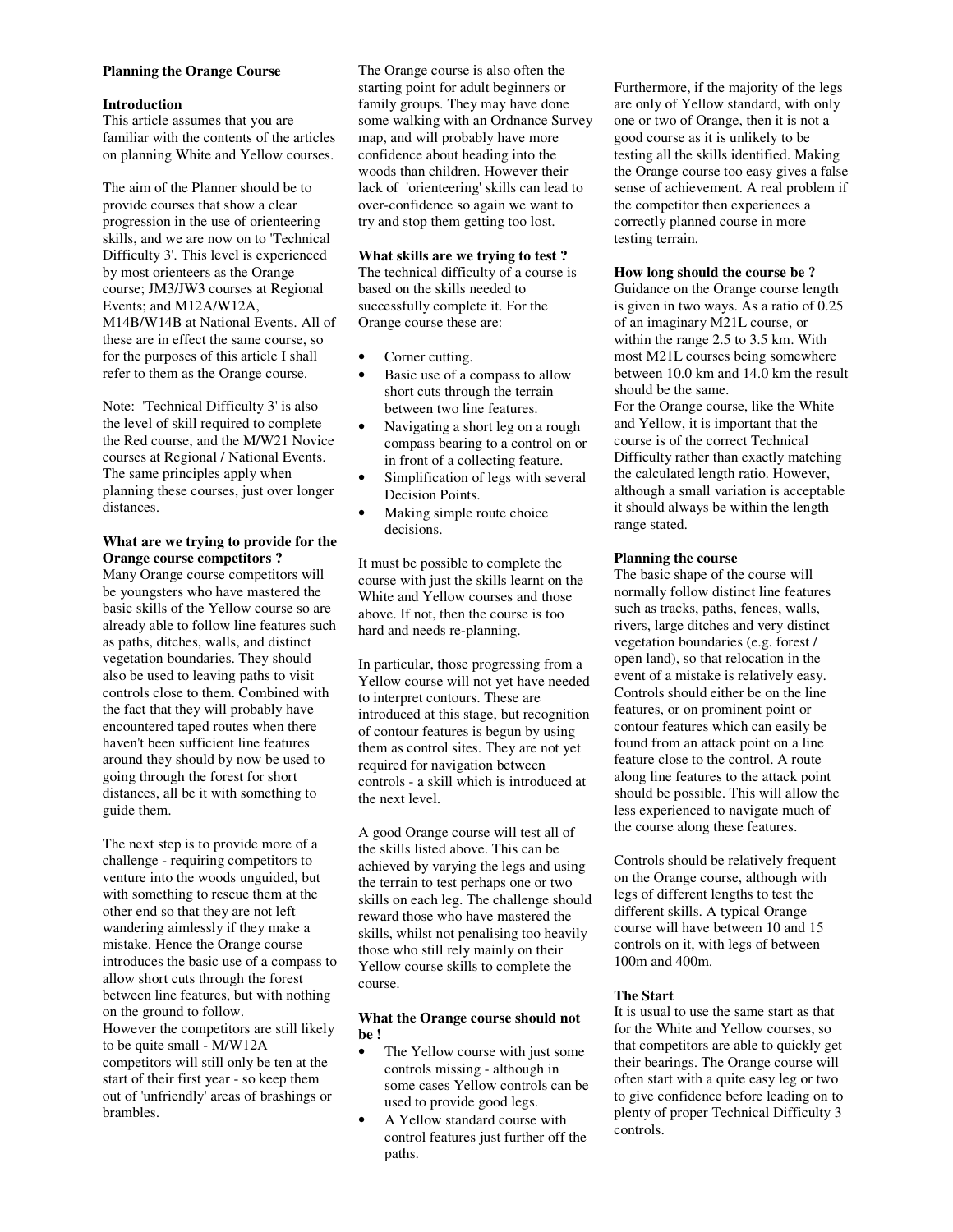

*Map1 : Typical first control on the Orange course. It can be attacked directly, or via control Y1 on the Yellow course.* 



*Map2 : Another good first control, this time on a distinct vegetation boundary.* 

#### **Corner cutting**

The simplest thing for Juniors to start to do, particularly in good runnable forest. This gets them off the paths and into the forest with a safe feature to aim at. It allows the less experienced to cut only a small part of the corner, or even stick to the paths entirely, whilst rewarding those with the confidence to take a more direct route.



*Map3 : A corner to cut on this leg, or the alternative of going round the paths.* 



*Map4 : An excellent opportunity to cut the corner when coming off the end of one of the ditches.*

## **Basic use of compass to allow short cuts through the terrain between two line features**

This is an extension to the corner cutting concept, and also allows planners to avoid the problem encountered with the Yellow and White courses when there is no line feature connecting two parallel paths. On the Orange course there is no need for tapes. If the terrain is reasonable to cross then a route between two distinct line features tests out the competitor, rewarding those tackling this type of problem quickly and with confidence, but not too difficult for the rest if tackled slowly.



*Map5 : A simple leg which sends the competitor through the woods.* 



*Map6 : A leg offering the choice of a short cut on a rough compass bearing along the planting line or a long track run* 

## **Navigate a short leg on a rough compass bearing to a control on or in front of a collecting feature** (a collecting feature is a large feature beyond a control which, when reached, confirms to the competitor that he or she has completely passed through an area of ground. A collecting feature is usually a line feature.)

Those progressing from a Yellow course will not yet have encountered the use of a compass for navigating to a control site, and at this stage accurate use of the compass should not be required. Precise distance judgement (i.e. accurate pace counting) should also not be necessary. There should be a distinct attack point (i.e. a point on a line feature close to the control where the competitor can begin their final approach to the control), and the feature on the map should be clear on the ground. e.g. if a path junction is to be used as the attack point there should not be other small paths around that have not been mapped.

The collecting feature should ensure that the time it takes to relocate, and therefore the cost of any error, should be small.



*Map7 : Using a re-entrant as a control site, with the path below it as a collecting feature* 

Off-line features from the Yellow course can often be used by having the Orange course leg approaching the control through the forest. The path which the Yellow course follows then provides the required collecting feature.